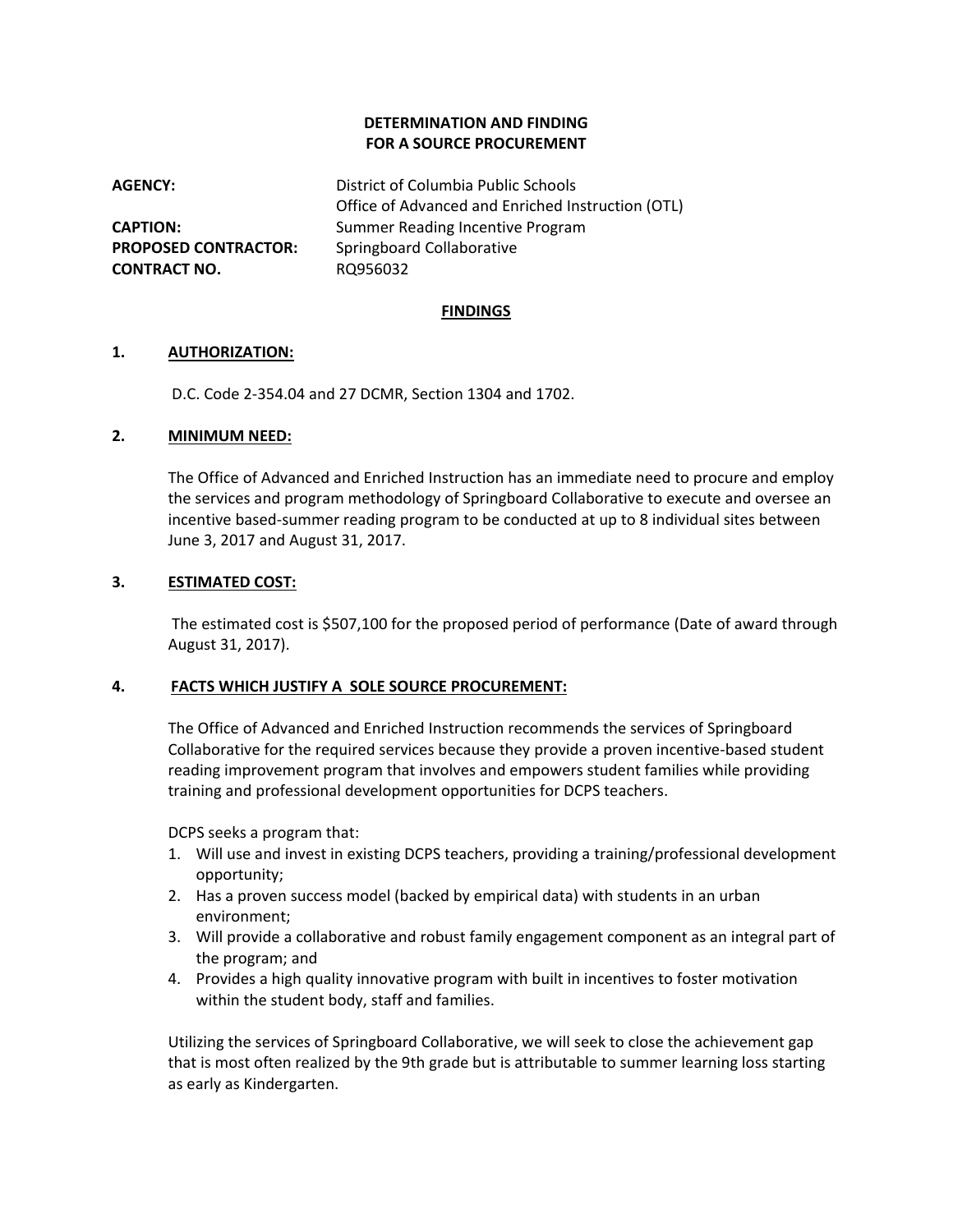#### **Background and History:**

The Office of Teaching and Learning (OTL) supports the development and implementation of research based projects and ideas in the District of Columbia Public Schools, with a particular focus on closing opportunity and achievement gaps for elementary students grades K-2. Using research and data to drive instructional decision making through the development of programs and projects, OTL aims to serve as a thought leader and partner.

Research shows that two thirds of the reading achievement gap by 9th grade is attributable to summer learning loss starting with students as young as Kindergarten. Low-income students tend to lose about 3 months of reading levels during their summer vacation. A high-quality literacy program can reverse this trend and drive reading gains, potentially helping to close the achievement gap for DCPS students grades K-2.

The Office of Teaching and Learning seeks an innovative program to address the achievement gap resulting from summer reading loss.

Springboard Collaborative will provide high quality training to DCPS Teachers to serve approximately 922 students at 8 sites with an incentive-based summer literacy program. They will be responsible for training teachers in a proven model of literacy instruction that will prevent the summer reading loss often common in low income students and students of color.

Last year, Springboard Collaborative worked with DCPS to meet all of its requirements; the partnership between the two entities helped 638 children grow as readers, trained their families to develop home literacy habits and supported the professional development goal of 45 teachers who served as coaches and trainers. In summer 201, Springboard Collaborative will extend the program it provided to 8 sites across DCPS that would deliver instruction to 922 K-2<sup>nd</sup> grade students and extend professional development opportunities to 56 teachers.

## **Market Research:**

The Office of Contracts and Acquisitions attempted to conduct a formalized survey of the market to ensure there were no other viable sources to provide a summer reading program that meets the aforementioned requirements outlined by OTL. The survey consisted of the following questions, and was sent to two companies (detailed below) who are considered to be leaders in the summer reading educational industry:

Market Survey Questions:

Question 1: Does your program have proven student reading improvement over the summer months?

Question 2: Has your program had successful implementation in urban school districts similar to DCPS?

Question 3: Have you provided your reading program(s) to at least 50 teachers? Question 4: Has your program been in use within the same school districts for a minimum of 3 years?

Question 5: Do you have the capacity to start a full summer program by June 3, 2017?

Question 6: Does your program involve and empower parents and families in literacy instruction?

Question 7: Have you trained teachers to conduct workshops focused on family/parent inclusion in the reading initiatives?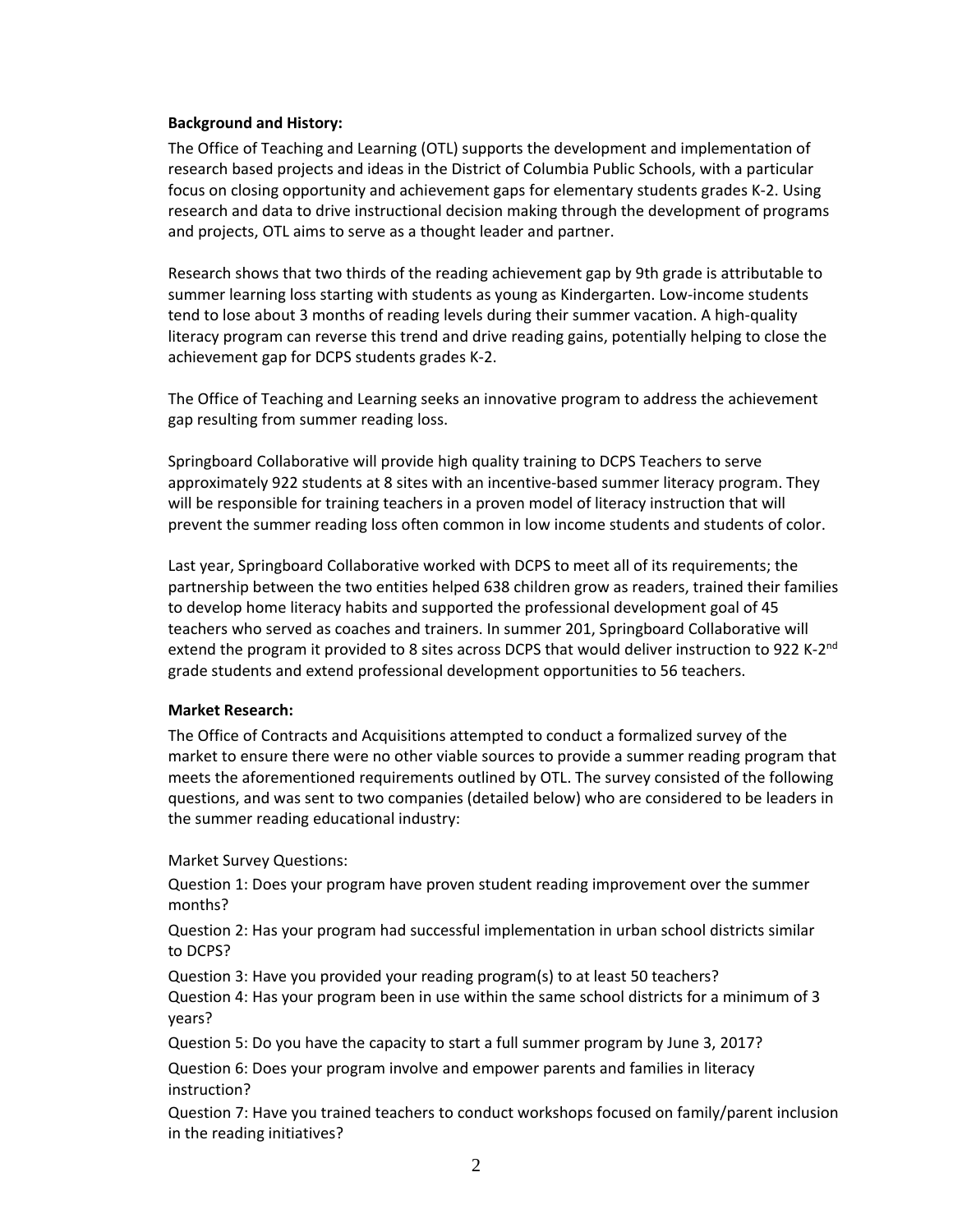Companies Surveyed: **PCG Educational Partnerships** Richmond, Virginia 757-876-1336 direct [www.educationalpartnerships.net](http://www.educationalpartnerships.net/)

#### **Practice Makes Perfect**

New York, New York 347-778-1743 direct [www.practicemakesperfect.org](http://www.practicemakesperfect.org/)

Results:

None of the companies have responded to the survey. From a preliminary survey of their websites and service offerings, it appears that neither organization integrates families as a part of the literacy model.

## **The Proposed Vendor's Unique Qualifications:**

Springboard Collaborative seeks to close the reading achievement gap by coaching teachers, training family members, and incentivizing learning so that our scholars have the requisite skills to access life opportunities.

Springboard Collaborative has proposed an intensive, 5-week summer literacy program for students and their families. In each of their school partners, they train the existing teachers to implement the program. The program is comprised of the following components:

**Home visits**: Before programming, teachers visit the homes of their 15 students to build parent buy-in and lay the foundation for a strong partnership.

**Instruction**: Teachers conduct daily, half-day literacy instruction with students grouped by reading level rather than grade level.

**Family workshops**: Teachers are trained to lead weekly workshops that coach parents on how to pick a book on their child's reading level and what to do before, during, and after reading. **Coaching**: Springboard hires a Site Manager at every school, typically from within the school's existing staff. The Site Manager leads differentiated groups of teachers through a 5-week coaching cycle to ensure that every classroom reaches the finish line while teachers improve their practice (professional development).

**Learning Bonuses**: Contingent on parent attendance and commensurate with student reading growth, Springboard distributes educational incentives—including books and tablets—during a capstone celebration.

Springboard's model is the only summer reading program found that incorporates and trains the students' family to serve as an additional point of literacy coaching and advocacy as an integral part of the service offerings. Springboard cultivates strong family teaching practice by delivering 15 hours of professional development; conducting data-driven PLCs for 2 hours weekly; helping teachers toward professional goals of their choosing through a 5-week coaching cycle; and providing 100 hours of 'guided practice' implementing balanced literacy, differentiation in small groups, and family engagement.